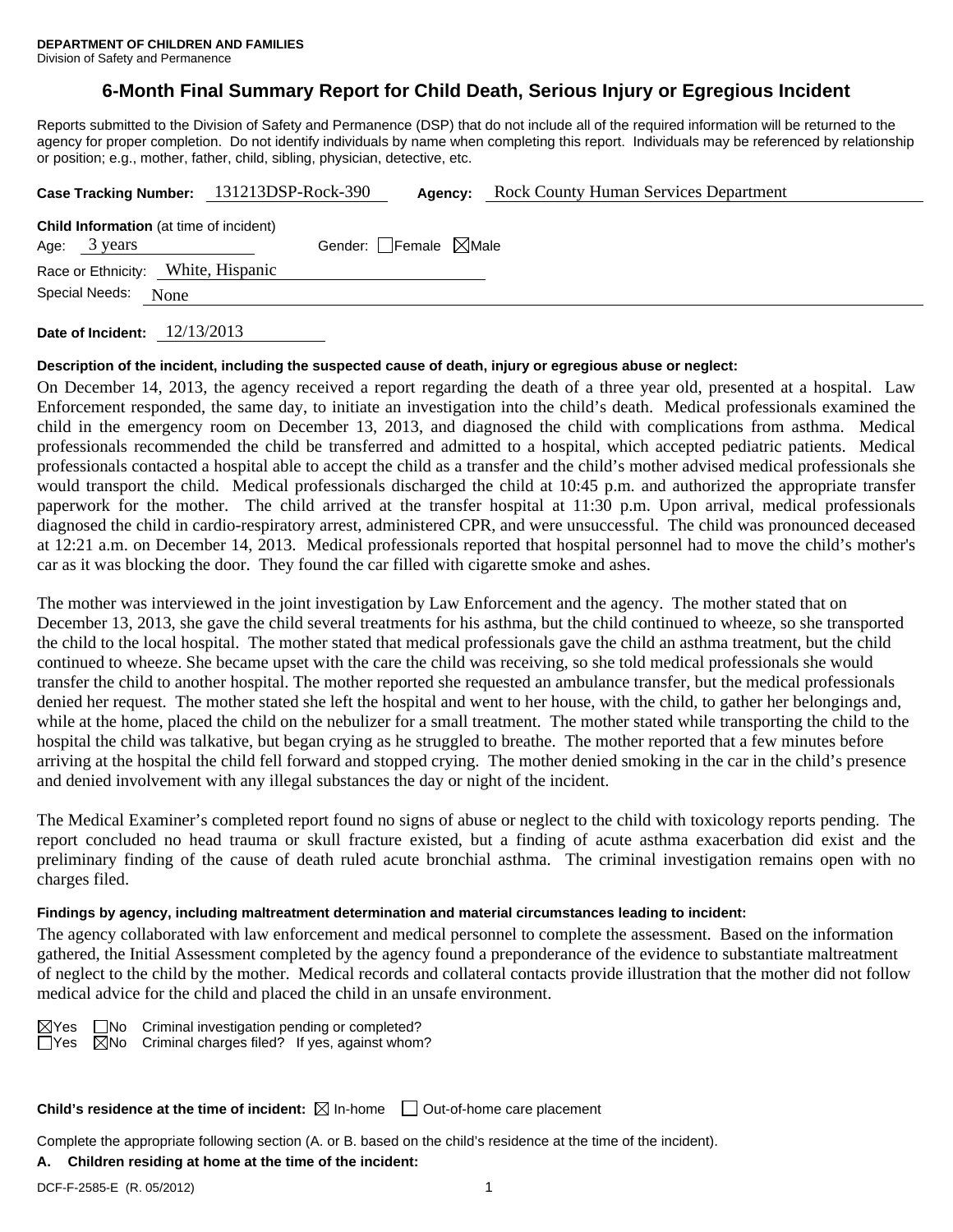**Description of the child's family** (includes household members, noncustodial parent and other children that have visitation with the child and / or in the child's family home):

 At the time of the incident, the child resided with his mother and one year old sibling. The father of the children resided in the home until a criminal arrest.

**Yes No Statement of Services:** Were services under ch. 48 or ch. 938 being provided to the child, any member of the child's family or alleged maltreater at the time of the incident, including any referrals received by the agency or reports being investigated at time of incident?

### **If "Yes", briefly describe the type of services, date(s) of last contact between agency and recipient(s) of those services, and the person(s) receiving those services:**

The Department received a CPS report on November 11, 2013 regarding concerns associated with medical neglect to the child by his mother. The Department made contact with the mother and the two children on November 15, 2013. At the November 15, 2013 meeting the agency discussed the importance of attending the scheduled doctor's appointments for both children. The mother acknowledged that she understood.

### **Summary of all involvement in services as adults under ch. 48 or ch. 938 by child's parents or alleged maltreater in the previous five years:** (Does not include the current incident.)

From February of 2009 until June of 2012, the mother received Rock County Human Services CPS On-going Services for case management and community referrals. The mother participated in community services and did not have significant contact with the agency until March of 2010. The mother gave birth to a child in April, 2010. The agency received a CPS Report of neglect to the child by the mother because the child was born positive for a controlled substance and was actively displaying signs of withdrawal. The agency assessed the child as unsafe and Temporary Physical Custody was taken and the child was placed into out-of-home care with the on-going case remaining open.

In February 2011, the mother voluntarily terminated her parental rights to one of her children, but continued to work with the agency on reunification efforts for the child born in 2010. The child was returned to the care of the mother in December of 2011. The agency continued to monitor the case until the court order expired in June of 2012 and the agency closed the case.

#### **Summary of actions taken by the agency under ch. 48, including any investigation of a report or referrals to services involving the child, any member of the child's family living in this household and the child's parents and alleged maltreater.** (Does not include the current incident.)

(Note: Screened out reports listed in this section may include only the date of the report, screening decision, and if a referral to services occurred at Access. Reports that do not constitute a reasonable suspicion of maltreatment or a reason to believe that the child is threatened with harm are not required to be screened in for an initial assessment, and no further action is required by the agency.)

On November 19, 2009, the agency screened-in a Service Report requesting services for the mother and her unborn child. The agency provided the mother with community services. The agency closed the case after the mother stopped responding to agency attempts to refer for services.

On January 20, 2009, the agency screened-in a CPS report with allegations of neglect to a two month old infant. The report stated that mother was using heroin, exposing the infant to environmental hazard, and the infant was exposed to drug usage in the home. The concerns surrounding the neglect allegations included: maintaining a drug home; having a room used specifically for heroin; individuals frequenting the home under the influence of drugs and other substances; drug use by both parents; and the condition of the home. The infant was assessed unsafe and taken into Temporary Physical Custody; a Child in Need of Protection and Services petition was filed and the case was opened for on-going services. Allegations of neglect were substantiated by the agency.

On April 26, 2010, the agency screened-in a CPS report for a substance exposed infant with risk of substantial harm for the infant in the home environment and the infant was actively displaying signs of withdrawals; and, the infant born at a low birth rate. The agency assessed the infant unsafe and took Temporary Physical Custody and placed in out-of-home care. A Child in Need of Protection and Services petition was filed and the case was opened for on-going services. Allegations of neglect were substantiated by the agency.

DCF-F-2585-E (R. 05/2012) 2 On November 11, 2013, the agency screened-in a CPS report with concerns that the mother of a child was not following through with attending wellness appointments as well as referrals made to specialists. The CPS report stated the child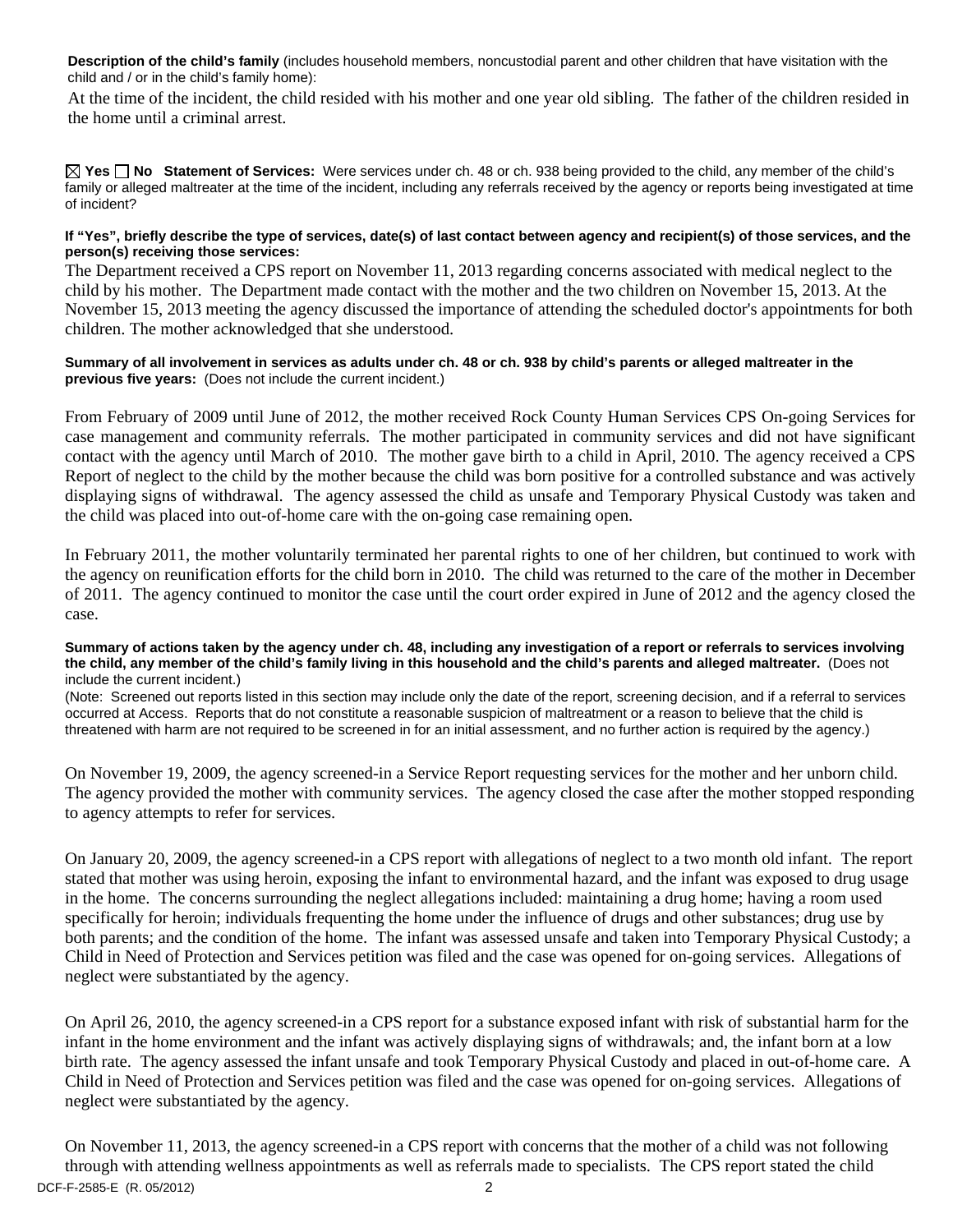suffers with breathing issues and the mother has not followed scheduled appointments. This CPS report was open at the time of the current incident. The allegation regarding medical neglect to the child by the mother was unsubstantiated.

On December 9, 2013, the agency screened out a CPS Report.

On December 20, 2013, the agency screened out a CPS Report.

### **Summary of any investigation involving the child, any member of the child's family and alleged maltreater conducted under ch. 48 or ch. 938 and any services provided to the child and child's family since the date of the incident:**

The agency collaborated with law enforcement and medical personnel to complete the assessment. Based on the information gathered, the Initial Assessment completed by the agency found a preponderance of the evidence to substantiate maltreatment of neglect to the child by the mother. Medical records and collateral contacts provide illustration that the mother did not follow medical advice for the child and placed the child in an unsafe environment.

On December 16, 2013, the agency screened-in a CPS report with concerns that the mother of the child was using drugs in the home with the child present and was providing no supervision or care for the child. The agency completed an Initial Assessment. Based on information gathered, the Initial Assessment completed by the agency found a preponderance of the evidence to substantiate neglect of the child by the mother. The child was assessed as unsafe, temporary physical custody was taken, and the child was placed in out-of-home care. A Child in Need of Protection or Services petition was filed and the on-going case remains open.

## **B. Children residing in out-of-home (OHC) placement at time of incident:**

#### **Description of the OHC placement and basis for decision to place child there:**   $N/A$

## **Description of all other persons residing in the OHC placement home:**

**Licensing history:** Including type of license, duration of license, summary of any violations by licensee or an employee of licensee that constitutes a substantial failure to protect and promote the welfare of the child.

#### **Summary of any actions taken by agency in response to the incident:** (Check all that apply.)

|             | Screening of Access report                           | Attempted or successful reunification             |
|-------------|------------------------------------------------------|---------------------------------------------------|
| MMMMMM      | Protective plan implemented                          | Referral to services                              |
|             | Initial assessment conducted                         | Transportation assistance                         |
|             | Safety plan implemented                              | Collaboration with law enforcement                |
|             | Temporary physical custody of child                  | Collaboration with medical professionals          |
|             | Petitioned for court order / CHIPS (child in need of | Supervised visitation                             |
|             | protection or services)                              | Case remains open for services                    |
| $\boxtimes$ | Placement into foster home                           | Case closed by agency                             |
| $\Box$      | <b>Placement with relatives</b>                      | Initiated efforts to address or enhance community |
| 岗           | Ongoing Services case management                     | collaboration on CA/N cases                       |
|             |                                                      | Other (describe):                                 |
|             |                                                      |                                                   |

## **FOR DSP COMPLETION ONLY:**

## **Summary of policy or practice changes to address issues identified during the review of the incident:**

Under the Child Welfare Disclosure Act (Section 48.981(7)(cr), Stats.), the Department of Children and Families' (DCF) Division of Safety and Permanence (DSP) completed an initial review of the agency's practice for each case reported under the Act. A further practice review has been completed for case 131213DSP-Rock-390. As a result of this review process, the DSP determined the agency implemented steps to improve the consistency and quality of safety assessment and decision-making practice, including the development of a policy regarding the internal review process of Act 78 cases and a change to case practice surrounding the implementation of Protective Plans.